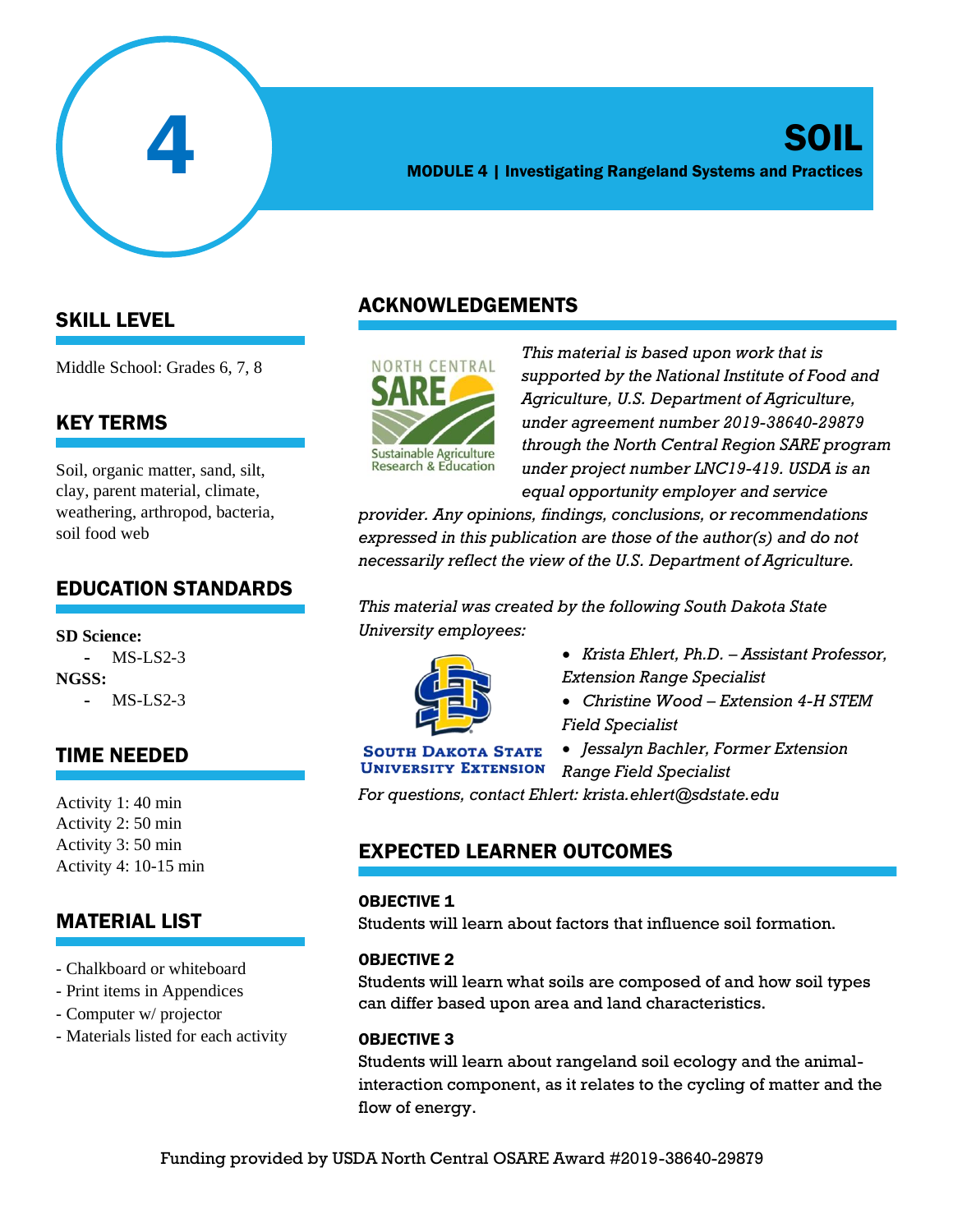#### OBJECTIVE 4

Students will learn that less disturbed soils have more "soil glue" compared to more disturbed soils, demonstrating why it is important to protect soils from disturbance.



*Figure 1. The importance of soil.*

## BACKGROUND

**Soil** provides us with lots of benefits and helps to support land-based animal and plant life and is a critical component of rangeland systems. It makes up the outermost layer of Earth and is where plants and trees grow. Soil can sometimes be called other things such as "earth" ('Earth' with a capital 'E' refers to our planet; 'earth' with a small 'e' refers to soil) or "dirt." Dirt is simply displaced or loose soil. Soil is made up of air, water, inorganic mineral particles, and organic matter (25%, 25%, 45%, and 5%, respectively).

The inorganic materials in soil are the non-living parts of the soil – these parts will be referred to as sand, silt, and clay. The inorganic materials are highly important for building soil texture. In contrast, the living parts of the soil are the organic materials, and are known as "**soil organic matter**, or SOM." SOM has a lot of nutrients in it that are important for plant growth and the overall health of soil, plants, crops, animals, insects, and other beneficial bugs.

Several factors influence how soil is created, which is a process that can take 100s to 1000s of years. There are five main factors that influence soil formation: climate, organisms (vegetation/biology), topography (land features), weathering of parent material, and time.

Climate helps explain why soils are not the same across the world. Different temperatures and moisture levels influence the amount and speed of weathering. As an example, rocks break down more quickly in a warm, wet climate compared to a cold, dry climate because reactions happen quicker. The type of precipitation (rain, hail, snow) that occurs in each area, as well as the amount, force, and timing of it also influence weathering rates. Climate also influences the number and types of plants and animals in an area, and how fast or slowly they decompose after they die, ultimately producing soil organic matter.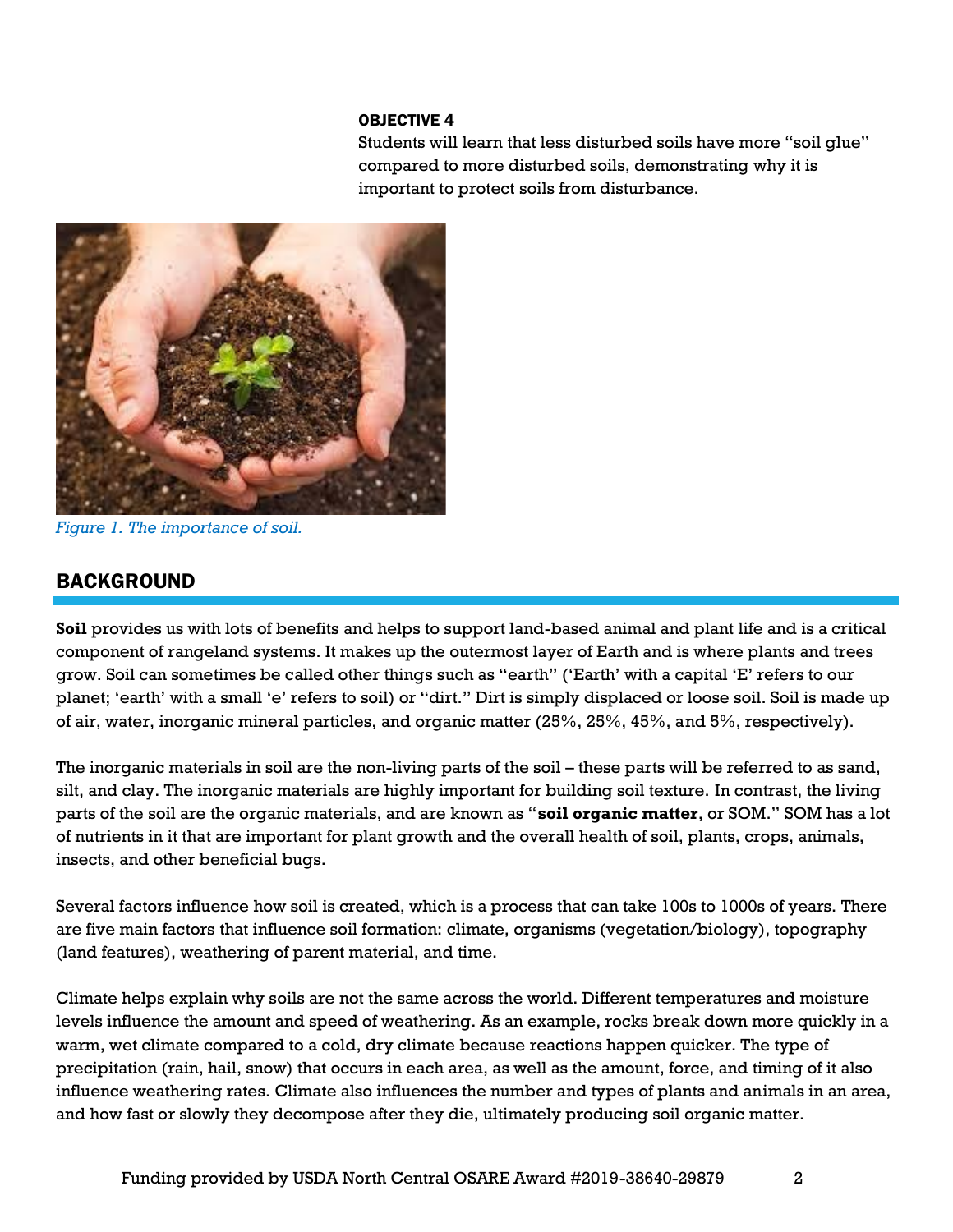Organisms, like plants and animals (that students learned about in Modules 2 and 3, respectively), play a role in soil formation. Bedrock, i.e. **parent material**, is first broken down by *physical* weathering (described below), and then is broken down even further by *biological* weathering. Animals and microbes (bacteria and fungi) help mix soils as they move around, making tunnels and small spaces in between soil particles. Eventually, plants and animals die and become part of the soil organic matter as they decompose after dying. We as humans also count as organisms and impact soil formation. Constructing buildings, cutting down forests, and agriculture also influence soil formation by changing how quickly soil is formed or worn away.

Topography, or land features, are the physical features of where you are on a given landscape. Topography has a large role in soil formation. A hill slope or a mountain can affect the moisture and temperature of the soil. Soil is easily washed or blown away on steep slopes. As a result, the soil on a mountain or hillside is often thinner compared to the soil down in a valley – the soil on the hillside erodes more quickly and goes downhill and collects in the flatter areas.

**Weathering** of parent material (physical weathering) occurs from just that – the weather. The frost, wind, snow, rain, sunshine, etc. all act as forces on rocks – this is called "weathering." Weathering occurs over 100s of years, and breaks the bedrock of the Earth into small particles that make up the inorganic materials of soil (e.g. **sand**, **silt**, **clay**).

Time is the last factor that influences soil formation. Soil formation takes place over 100s or 1000s of years and can take that long to form even 1 centimeter of soil!! Unfortunately, that 1 centimeter of soil can be washed away in hours or days if the soil is not protected (i.e. it does not have a living root in it to help absorb any precipitation received). Over time, soils develop an internal structure and what are known as soil horizons are formed. Different soil horizons have different properties, which students will learn about in Activity #1.

Each state has its own state soil. In South Dakota, the state soil is Houdek. Students will read and learn about Houdek soils and why they are important from an agricultural perspective. Next, students will draw their own soil profile to help remember the characteristics of each soil horizon.

A large piece of soil formation comes from organisms. In fact, the diversity that exists within soil is greater than the diversity that is found above ground, when it comes to organisms. *Specifically, there are more living organism in 1 tablespoon of soil than there are people on Earth (about 7 BILLION people).* There are many different types of organism that live in the soil, including arthropods, bacteria, fungi, worms, and small animals like moles and mice.

**Arthropods** are animals that don't have backbones; instead, they have their skeleton outside their body. Arthropods assist bacteria in the soil, by shredding dead plant material into smaller portions for the bacteria to digest. In addition, arthropods spread nutrients, add minerals to the soil through their waste, and burrow through the soil which helps to create avenues for oxygen to move through.

**Bacteria** were some of the earliest forms of life on earth and are found everywhere. Bacteria help plant roots gain nutrients from the soil. In fact, bacteria are extremely important in the process of nitrogen fixing – they help take nitrogen in its gas form and turn it into usable compounds that plants can use. Other types of bacteria take nitrogen from decaying matter in the soil and transform it into a usable form for plants.

**Fungi** include mushrooms, but also a whole host of an underground network that can span for miles. Fungi have an important role in soil health and soil formation – they decompose organic material into forms that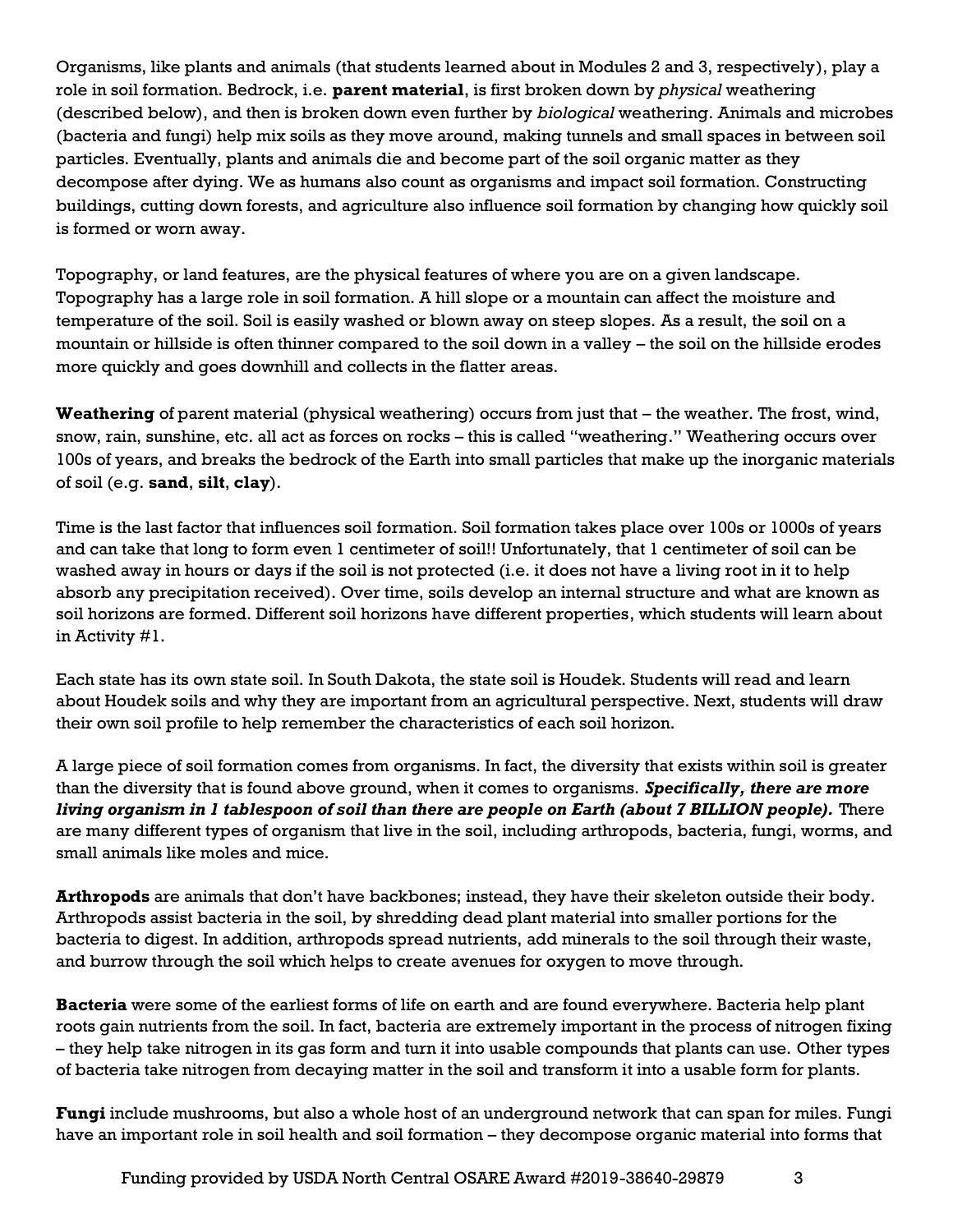other organisms can use. Fungi can help increase water absorption and the ability of a soil to hold water because they help to hold soil particles together. Fungi make proteins such as glomalin, which oozes into the soil and acts as "soil glue," helping the soil particles stay together. When soil particles are glued together into **soil aggregates** (clumps of soil particles that are held together by clay, fine roots, and microbial residues like glomalin), then the pores and channels in soil are better maintained, allowing air and water to enter and move through the soil much easier. Soil aggregates are better able to withstand rainstorms, i.e. the soil does not wash away because it is held together.

Worms like earthworms are often thought of as "soil engineers" because of how useful they are to soil!! If you find earthworms in soil, it is usually a sign of healthy soil!! The tunnels that earthworms create as they move through soil helps air circulate and oxygen can more easily reach plant roots and other organisms in the soil. Earthworms also bring nutrients into the soil, by eating the soil and breaking it down into organic matter. Worm poop or "worm castings" is a way that worms release nutrients into the soil, in a form that can then be used by plants. One fun fact is that earthworms have one brain, five hearts, and it breathes through its skin!!

Arthropods, bacteria, fungi, worms, and small animals all work together for the cycling of matter and flow of energy among the living and nonliving parts of an ecosystem to create a soil food web. Students learned about photosynthesis in Module 2: Plants and will take those concepts and use them to create a soil food web.

## VOCABULARY

SOIL: the upper layer of earth in which plants grow

SOIL ORGANIC MATTER: the organic matter component of soil, consisting of plant and animal detritus at various stages of decomposition

SAND: a loose granular substance; a component of soil

SILT: very fine sand, clay, or other material; a component of soil

CLAY: stiff, sticky fine-grained earth, typically yellow, red, or bluish-gray in color; can be molded when wet; a component of soil

LOAM: a soil with roughly equal proportions of sand, silt, and clay

PARENT MATERIAL: bedrock found in the Earth; it is weathered and eroded (broken down) into smaller and smaller particles that make up the inorganic material of soils, like sand, silt, and clay

CLIMATE: the average or typical weather conditions for a specific area

WEATHERING: the breaking down of rocks, soils, and minerals

ARTHROPODS: animals that do not have a backbone and instead their skeleton exists outside their body

BACTERIA: microscopic living organism that are usually one-celled, that are found everywhere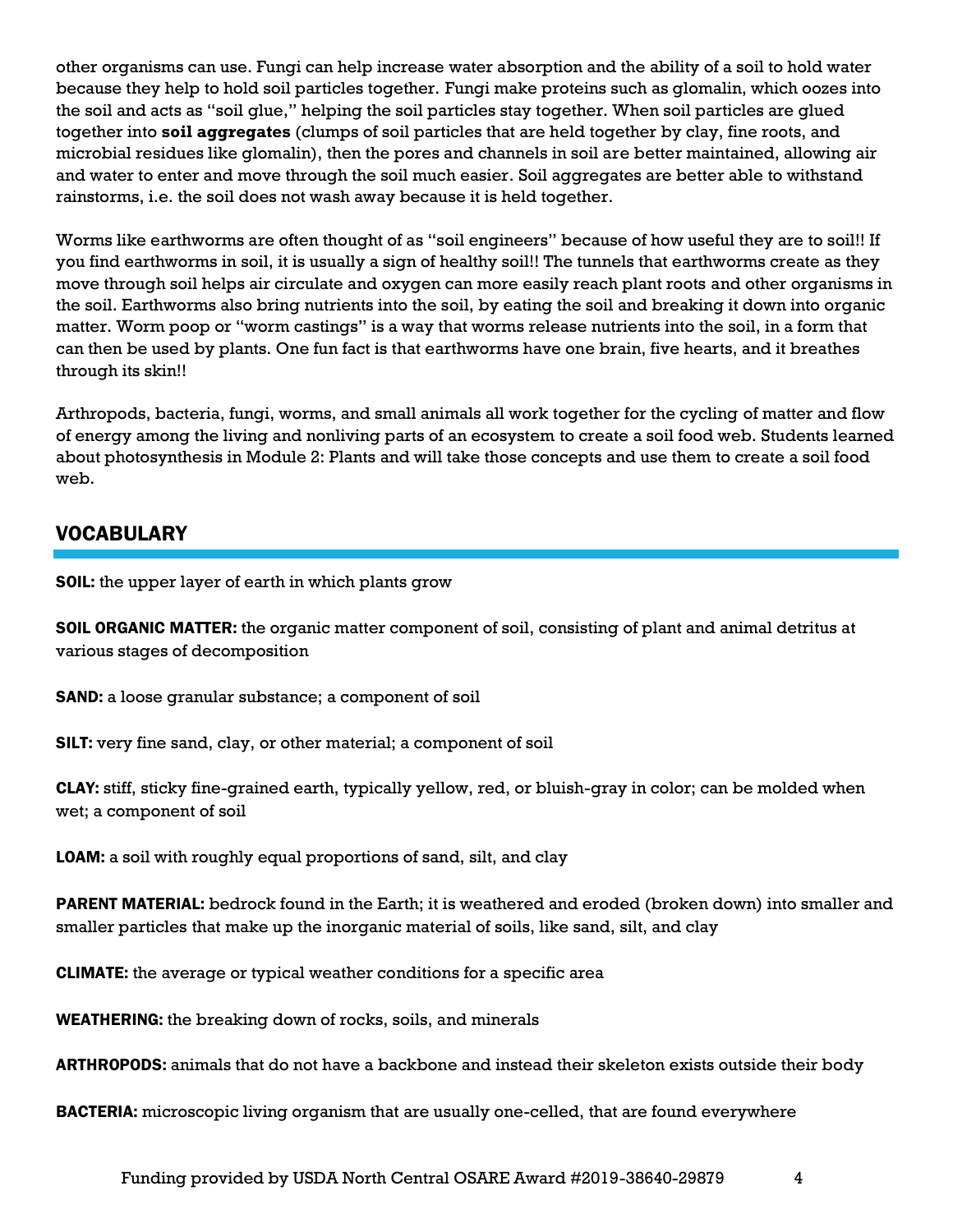FUNGI: living organisms that are not animals, plants, or bacteria, and unlike bacteria, have complex cells. Fungi reproduce via spores. Examples include yeasts, molds, and mushrooms.

SOIL AGGREGATES: clumps of soil particles that are held together by clay, fine roots, and microbial residues like glomalin, a protein made by fungi

SOIL FOOD WEB: the community of organisms that live all or part of their lives in the soil. The conversion and exchange of energy and nutrients occurs throughout the soil food web when one organism eats another.

PRIMARY PRODUCER: organism that get their energy from the sun, eg) plants.

DECOMPOSER: an organism that breaks down (decomposes) organic matter, eg) bacteria and fungi.

PREDATOR: an organism that eats (preys) on other organisms, eg) arthropods or a mole.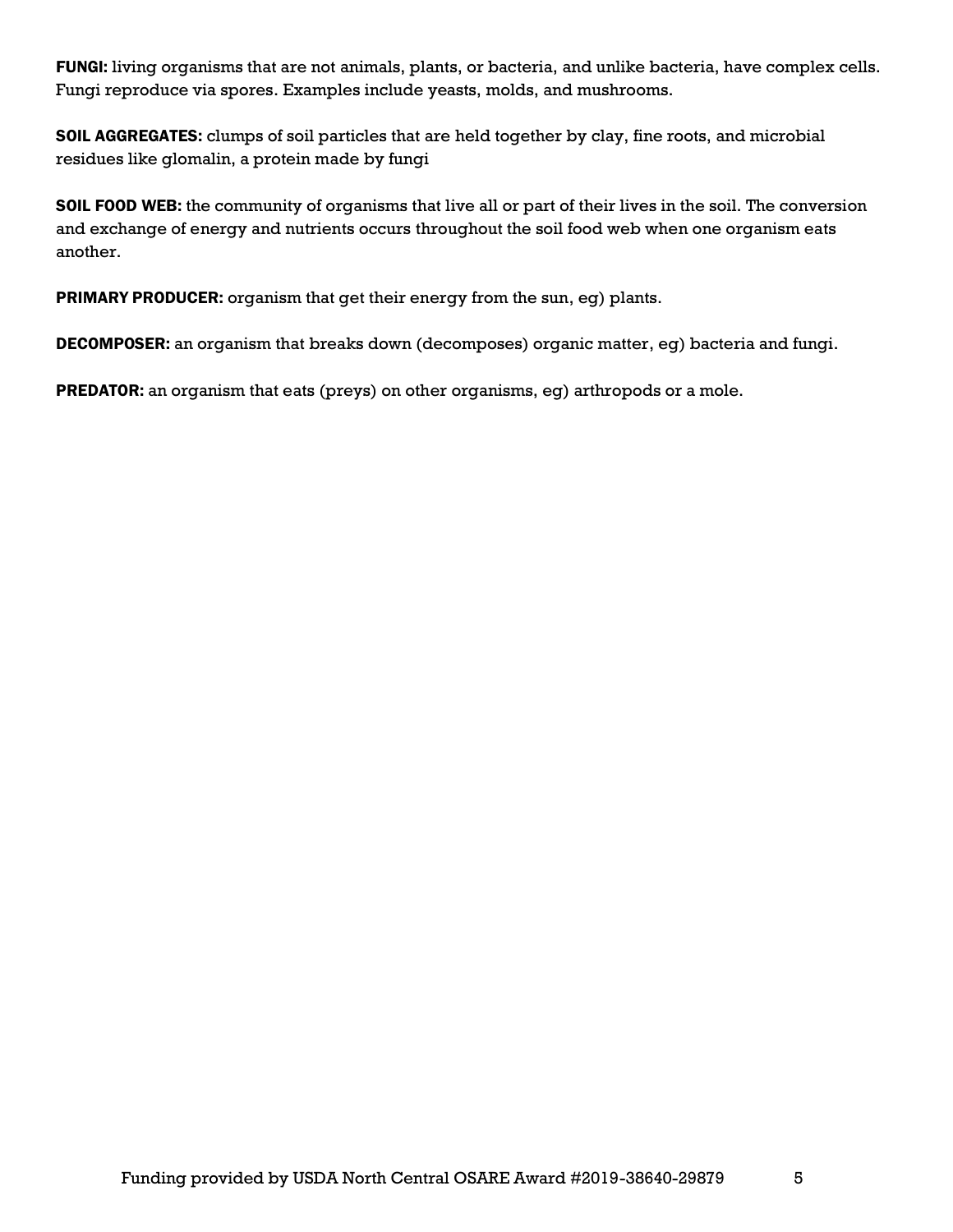#### ESTIMATED TIME: 40 MIN

#### **Materials**

- PowerPoint PDF "How do soils form? CLORPT for short" (on the jump drive) (1 copy per group)
- PowerPoint Presentation "Soil formation profiles" (on the jump drive)
- Flip chart paper (1 per group)
- Markers (1 set per group)
- Handouts #1 Soil Formation Factors (1 per student)
- 1. Get students together in groups of 4-5 students. Hand each group a copy of the PowerPoint PDF "How do soils form? CLORPT for short."
	- a. Ideally, there will be 5 groups.
- 2. Assign each group one of the five factors of soil formation:
	- a. Climate
	- b. Organisms
	- c. Relief
	- d. Parent Material
	- e. Time
- 3. Ask each group to write down their factor on the flip chart paper and review the corresponding pages in the PowerPoint PDF.
- 4. Next, have students use either words or drawings on the flip chart paper to communicate what their soil formation factor is.
- 5. Allow each group to come to the front of the classroom and explain what soil formation factor they were assigned. This allows students to teach one another about a concept they have learned, helping to enhance their learning.
- 6. Once students are back at their desks with their group members, provide each student with Handout #1, which has questions about soil formation that will set the foundation for the following activities in this Module.
- 7. Have students work through Handout #1 with their group members, and then go over the answers as a group, asking students to speak up and share their thoughts.
	- i. Question 1: What has helped you, as a person, develop over time?
		- 1. Possible answers: where you live (i.e. the climate), what you eat (i.e. organisms), where on the landscape you live (i.e. relief/topography), parents (i.e. parent material), how old you are (i.e. time). Guide students to these answers.
	- ii. Question 2: What is the difference between "weather" and "climate"?
		- 1. Answer: Weather = is tied to a specific place and occurs over a short period of time. An example is that one day could be sunny, and one day could be overcast. Climate = the average weather conditions for an area. Climate occurs over a longer period.
		- 2. Answer: Climate dictates what clothes you need in general for where you live. If you look out a window, you check the weather, and can decide if you need to wear a rain jacket or shorts for the day.
	- iii. Question 3: What are some organisms that are present in the soil that help soil form?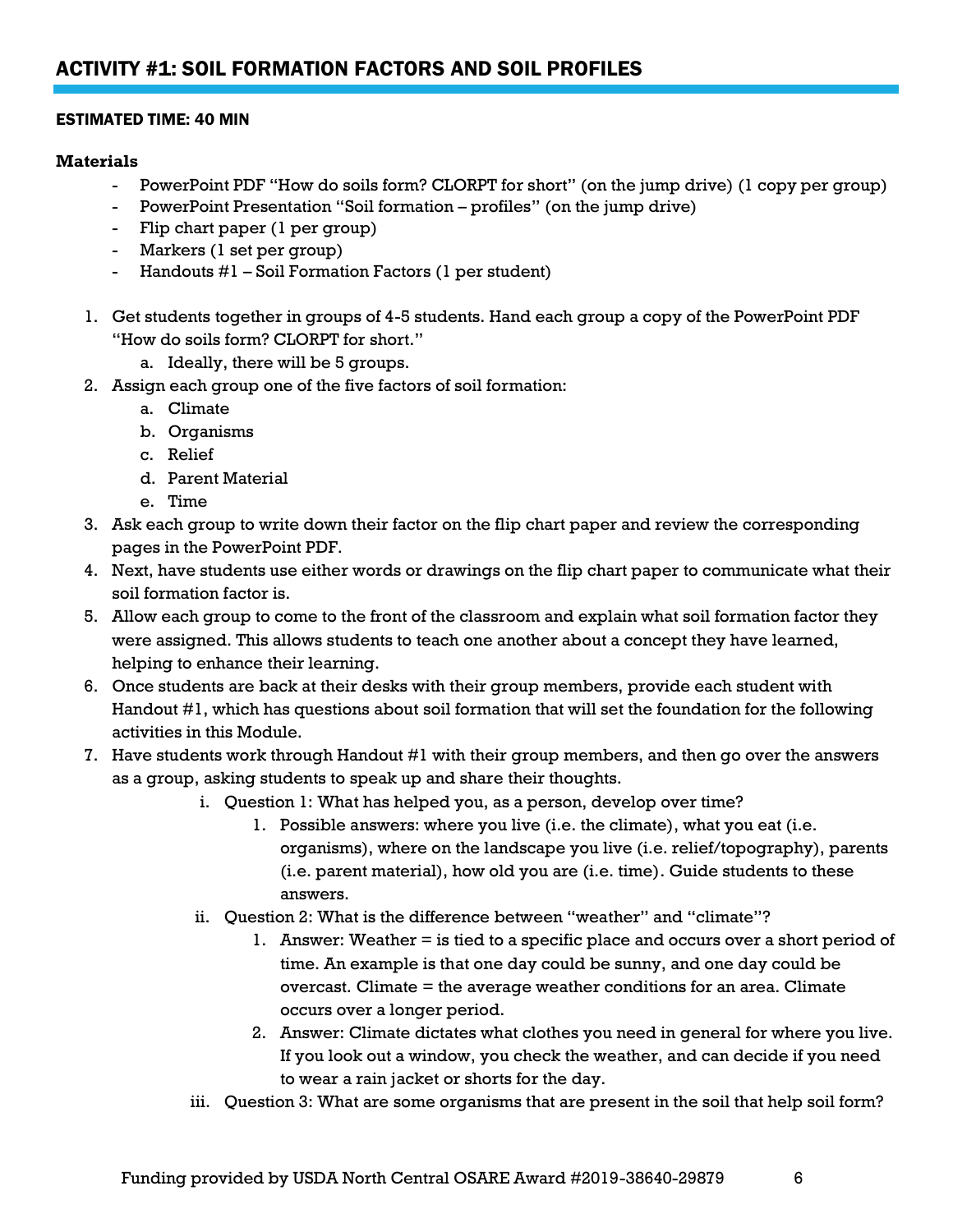- 1. Answer: voles, moles, mice, bacteria, fungi, plant roots all of these are present in the soil and as they move around and make tunnels (for voles, moles, and mice) or create spaces (for roots), then water can enter the soil and the weathering process can continue.
- iv. Question 4: Make sure students understand that location on the landscape has a large role in soil formation. Where would a deep soil be located on a hill – at the top or at the bottom?
	- 1. Answer: A deeper soil is on the bottom of a hill, called a "toeslope," as soil moves down the hill and collects at the bottom, creating a deeper soil. This contrasts with less developed soils at the top of the hill.
- v. Question 5: What do you think is meant by the words "parent material"? What does it mean to have a parent?
	- 1. Answer: Like each individual has characteristics from their parents you might get your mom's eye color, or your dad's hair color – the same is true for soils. Parent material is the material that soil develops from. This material can come from transported sediments, bedrock, or organic materials.
- vi. Question 6: How does nature move material?
	- 1. Answer: Water, wind, gravity, and ice!
- vii. Question 7: How are we different from people who are older than us?
	- 1. Answer: They have had more experiences in life and have had longer to develop – just like soil! Soils that are older are more developed because they have experienced more weathering.
- 8. Next, review the PowerPoint Presentation "Soil formation profiles" with students.
	- a. Ask students the following questions as you go through the PowerPoint:
		- i. Slide 3: How is a soil profile different from a soil horizon?
			- 1. Answer: A soil profile is a vertical view of the soil and is composed of many soil horizons. A single soil horizon is a layer of soil that is parallel to the ground/horizontal.
		- ii. Slide 4: Go through each soil horizon with students, keeping in mind that the following slides will have greater detail. Will all soils around the world have each one of these soil horizons?
			- 1. Answer: No each soil will be different because the CLORPT factors that influence soil formation will be different depending on where in the world you are located.
- 9. Assign students to break into groups of three.
	- a. Have students create a mnemonic device on their own to remember the soil horizon order
		- (O, A, E, B, C, R).
			- i. Some examples of mnemonic devices:
				- 1. ROYGBIV = Red, Orange, Yellow, Green, Blue, Indigo, Violet
				- 2. CLORPT = Club Organizes Running Parent Times for CLimate, Organisms, Relief, Parent material, Time as the factors that influence soil formation
				- 3. OAEBCR = Our Aunt Ethel Bakes Cookies Regularly for the O, A, E, B, C, R soil horizons
	- b. Allow each group to present their pneumonic device to the class.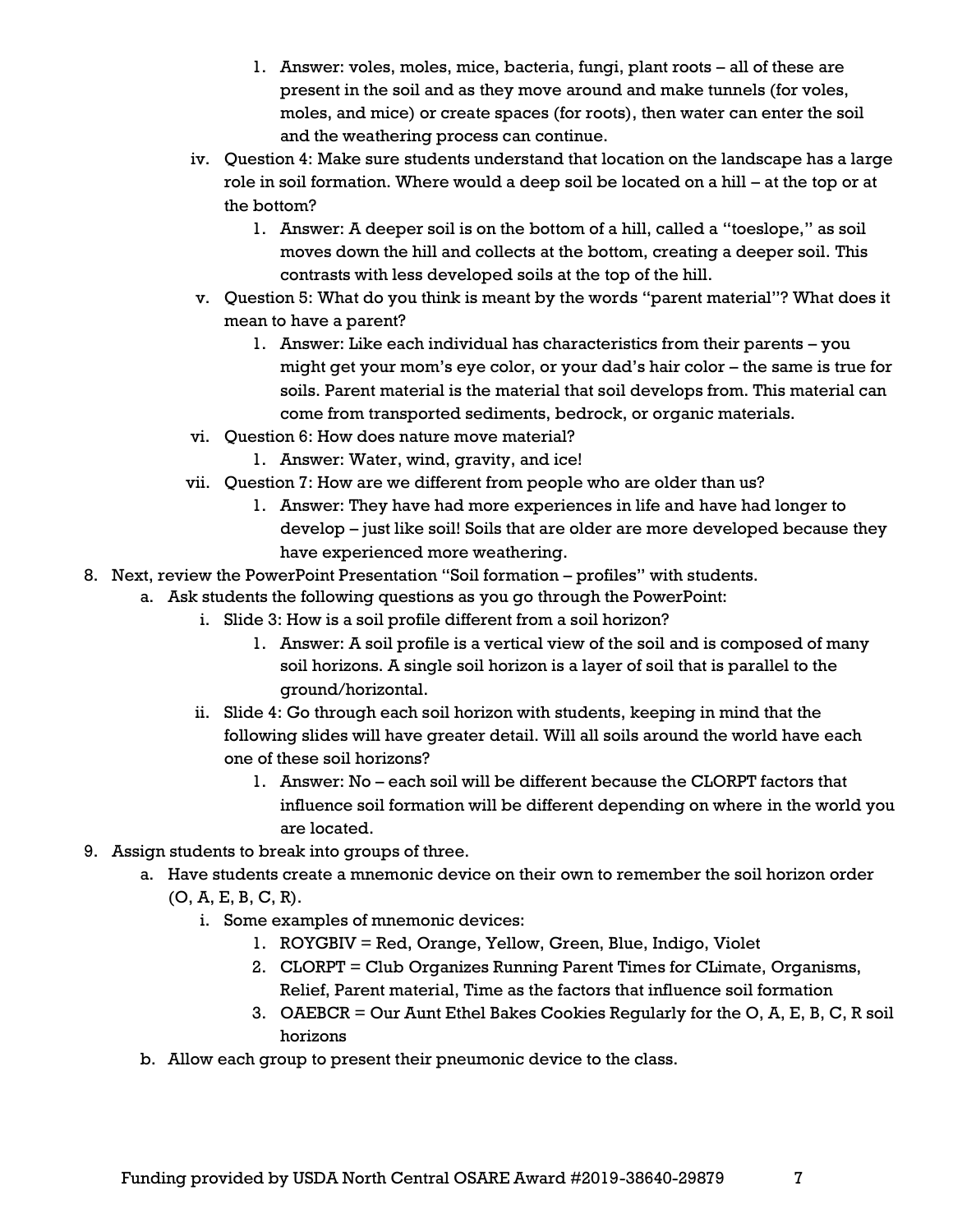#### ESTIMATED TIME: 50 MIN

#### **Materials**

- "South Dakota State Soil Houdek Limited" handout (1 per student, on the jump drive)
- Handout #2 Houdek Questions (1 per student, in the Appendix)
- Handout #3 Houdek Soil Profile (1 per student, in the Appendix)
- Coloring pencils or markers (hand out per group of students to share)
- 1. Each state chooses a specific state soil that has significance. The South Dakota state soil is Houdek. Hand each student a Houdek handout, get them into groups of 4, and have them take turns reading through the different sections of the Houdek handout.
- 2. Give each student Handout #2 Houdek Questions, which has questions that each student can answer as they read through the handout.
	- a. Question 1: What are some characteristics of Houdek soils?
		- i. Answer: (Page 2 of the handout) Houdek soils have a topsoil (A horizon) that comes from the weathering of glaciers. The subsoil in a Houdek (B horizons) accumulate clay particles and lime.
	- b. Question 2: What was your pneumonic device for how to remember the factors that influence soil formation? How have these factors specifically influenced Houdek soils?
		- i. Answer: (Page 2) CL-O-R-P-T, Climate, Organisms, Relief/Topography, Parent Material, Time.
		- ii. Climate Houdek soils developed in a sub-humid climate with quite a bit of rainfall (20-22 inches per year) and a mild temperature  $(45-47^{\circ}F)$ .
		- iii. Organisms Houdek soils were developed and formed with the influence of plants and animal life. Plants are important in forming Houdek soils because Houdek soils have mid-grass prairie vegetation, which deposits organic matter through plant root additions and decompositions.
		- iv. Relief/Topography Houdek soils are very deep and are well-drained, and are found in more upland areas (i.e. not in "bottoms," or areas that are lower in elevation). Houdek soils are also not very steep, with slopes ranging from 0-6%.
		- v. Parent Material Houdek soils developed from glacial till, which is simply what is deposited by a glacier.
		- vi. Time In general, less time is needed for a soil to develop in a humid and warm area with lots of vegetation/plants – this is where a Houdek soil is found, compared to an area that is cold and dry with little vegetation.
	- c. Question 3: Why are Houdek soils important in South Dakota?
		- i. Answer: (Page 3) Soil is extremely important for agriculture, ranking in the top 10 for corn, soybeans, wheat, and many other crops. In addition, soil is also very important for forage, rangeland, and pasture that exists throughout the state, providing feed for livestock like cattle. South Dakota typically ranks in the top 10 for beef, sheep, hog, bison, and honey production!
			- 1. Without productive soils, we wouldn't be able to produce all the agricultural products in South Dakota that we do!!
			- 2. Note that large areas of Houdek soils are considered native rangeland.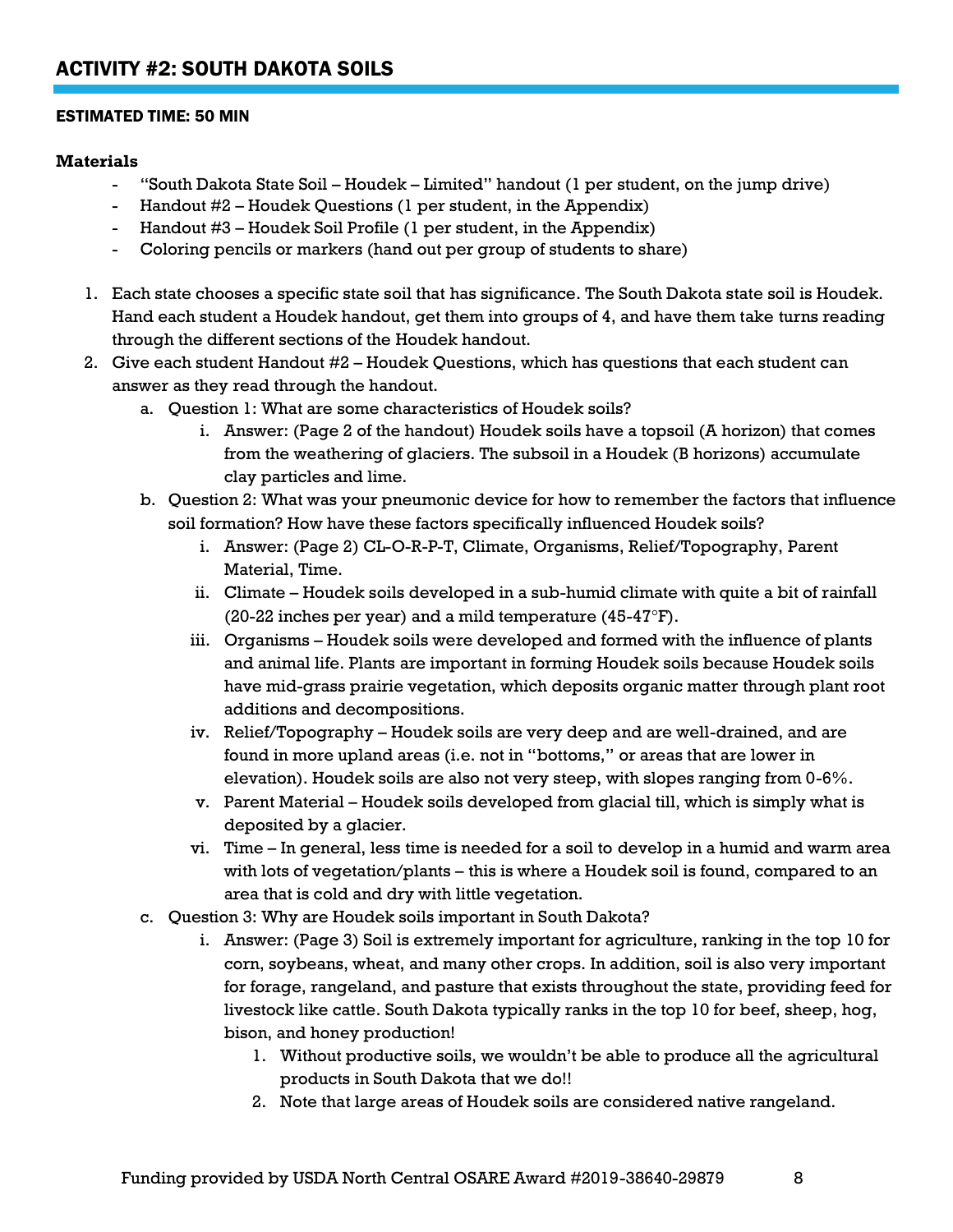- 3. Hand each student Handout #3 Houdek Soil Profile and give each group of students the coloring pencils or markers.
	- a. Ask each student to draw the soil profile of a Houdek soil, referring to Figure 2 in the Houdek handout.
	- b. Note: Students can ignore the sub-classification of the horizons (i.e. "Ap" for the A horizon, and instead just label it "A horizon." Likewise, the "Bt" and "Bk" horizons can be grouped together for this exercise into one bigger "B horizon".)
	- c. Once students have some time to draw the soil profile and label each horizon, have them write 1-2 characteristics of each horizon next to their soil profile drawing.
	- d. Go through Handout #3 Houdek Soil Profile with the students, asking students to participate and share their drawing with the class. The horizons and corresponding characteristics that a Houdek soil has are:
		- i. A horizon topsoil, it has a mix of organic matter and mineral material, dark in color
		- ii. B horizon subsoil, the "zone of accumulation" in the soil. The zone of accumulation is where any chemicals that are present in the upper soil horizons will "leach" or travel down to the B horizon.
		- iii. C horizon parent material, this represents what the glacier originally left behind.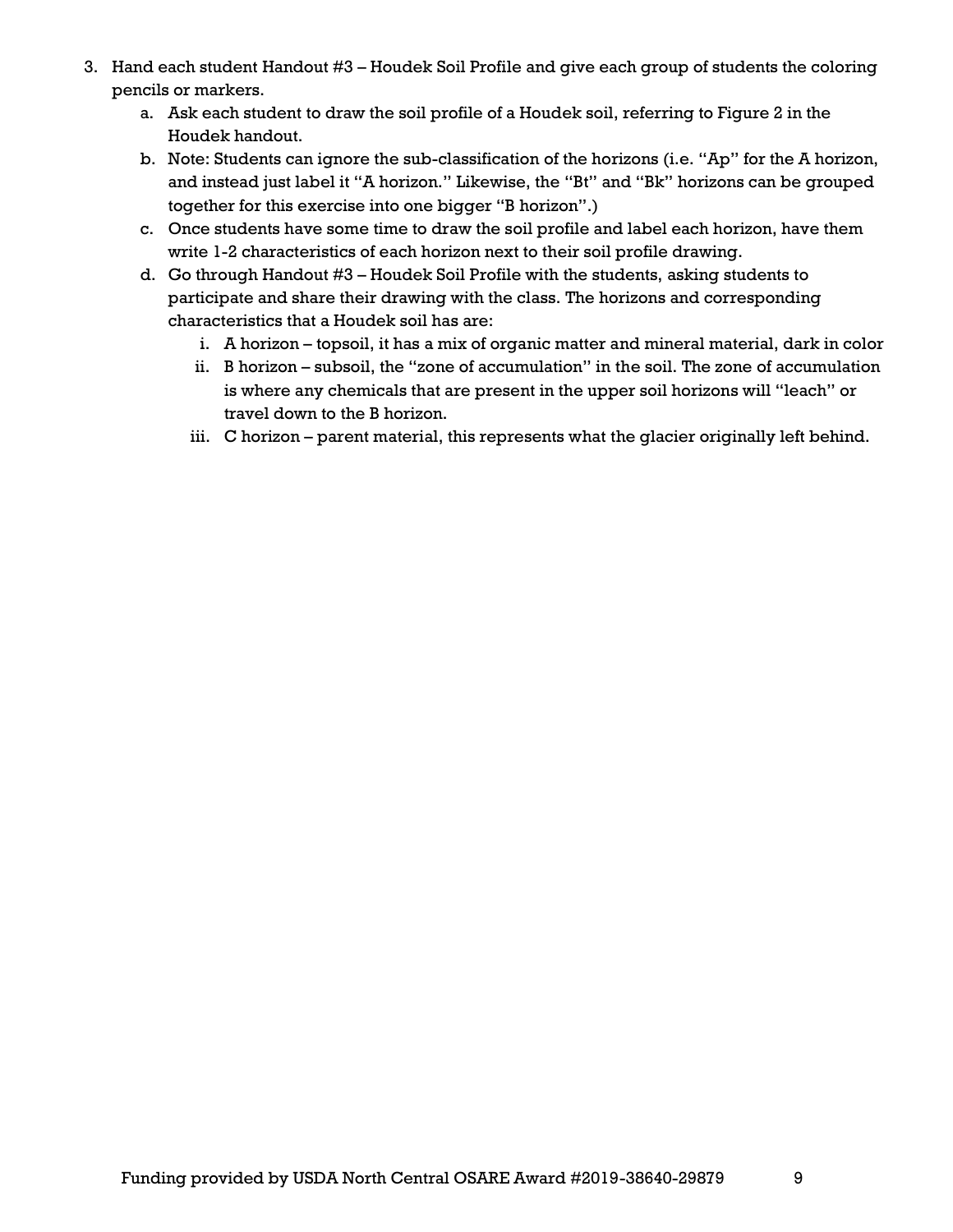#### ESTIMATED TIME: 50 MIN

#### **Materials for Demonstration – Soil Glue**

- 2 wide mouth glass jars
- 2 pieces of  $\frac{1}{4}$  inch wire mesh about 1.5 x 6 inches
- 2 clods of soil, about the size of an egg each
	- Take samples from two different areas (e.g. a lawn, a construction site, a farmer's field that has been plowed (disturbed), a well-managed rangeland, a forest, a worn down path).
	- o Take each sample from the top 2 inches of soil.
- Masking tape to label each jar
- Handout #4 Soil Glue Demonstration (1 per student)

#### **Materials – Soil Food Web**

- Handout #4 Soil Food Web (1 per student)
- Coloring pencils or markers (hand out per group of students to share)

#### **Demonstration – Soil Glue**

- 1. One main part of soil formation is Organisms, (CLORPT), which are part of the soil food web. The soil food web is a community of organisms that live all or part of their lives in the soil. As outlined in the Background section of this module, fungi in the soil produce a protein called glomalin, which acts as soil glue. Depending on where soil is from and how it has or has not been managed, can influence how well and how long a soil stays "glued together." This demonstration will get students thinking about the microorganisms (fungi and bacteria) that are present in the soil, and will be the jumping off point for students developing their own soil food web.
- 2. Provide each student with Handout #4 and tell them where each soil sample has been taken from.
- 3. Ask one student to fill each jar with water to within 0.5 inches of the top.
- 4. Ask another student to shape each piece of wire mesh so that it sits about 1.5 inches below the top of each jar.
- 5. Next, label each jar with the masking tape, writing down where each soil sample has been taken from – make sure that the writing is large enough for most of the students to see, as they will be writing down their observations during the demonstration.
- 6. Place each piece of soil onto the wire rack.
- 7. Ensure that students have Handout #4 in front of them to record their observations.
- 8. Lower each soil sample on the wire rack gently into the jars.
- 9. Discuss the observations with the class go through the questions with them on Handout #3.

#### **Activity – Soil Food Web**

- 1. Ask students about the following terms and write their answers on the board or a large sticky note.
	- a. **Primary producer:** an organism that makes its own food.
		- i. Examples of primary producers are plants, which students learned about in Module 2. Plants use the process of *photosynthesis* to turn carbon dioxide and sunlight into food that provides them with energy. Other examples of primary producers include moss, lichens, and algae.
	- b. **Decomposer**: an organism that breaks down (decomposes) organic matter.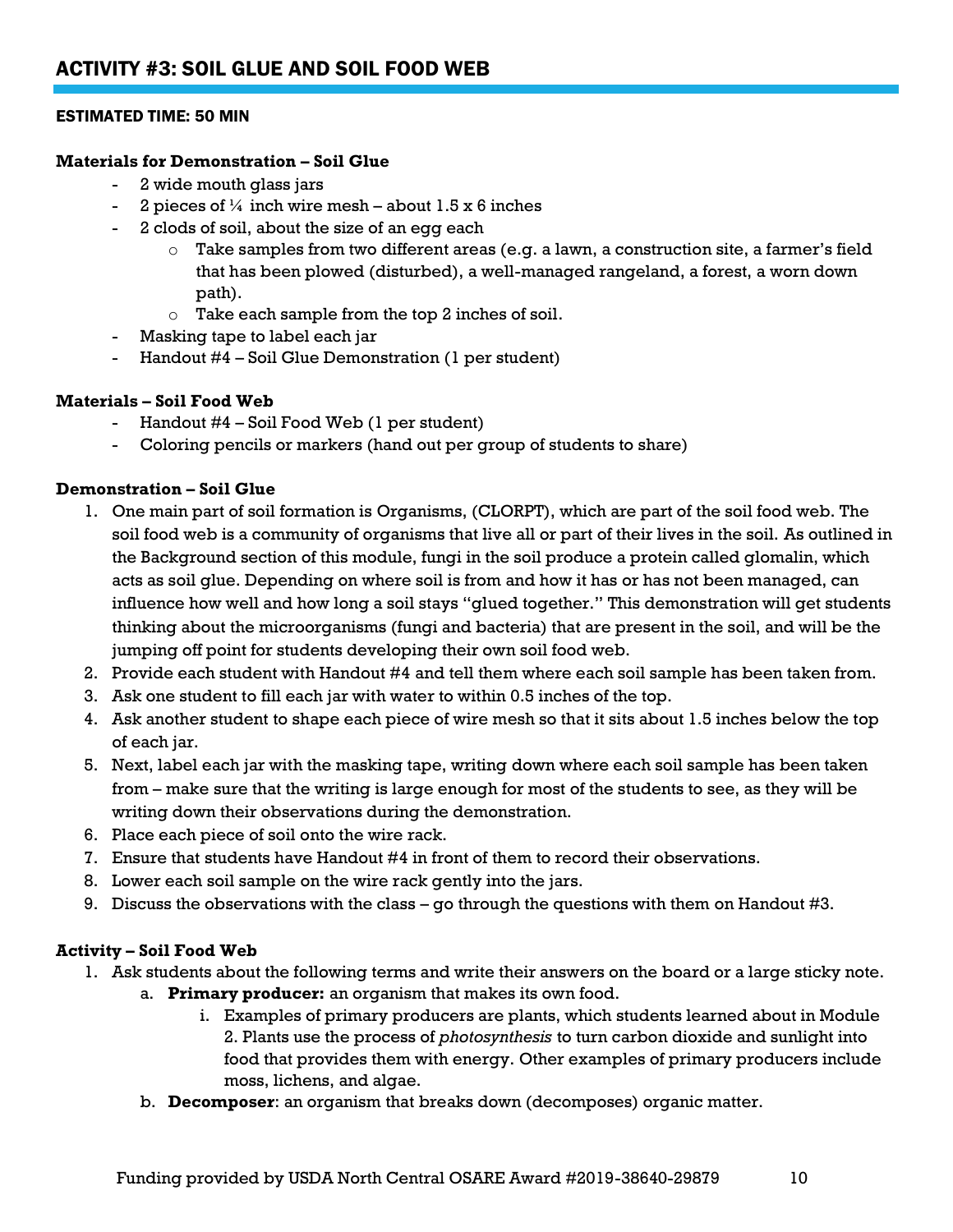- i. Examples of decomposers include bacteria and fungi. They help break down nutrients in the soil such as nitrogen, phosphorus, and calcium to name a few. These decomposed nutrients are then taken up by plants, the primary producers.
- c. **Predator:** an organism that eats (preys) on other organisms.
	- i. Examples of predators in the soil include arthropods and moles. They not only eat other organism, but as they move through the soil they create tunnels and help move the soil around, allowing oxygen to reach the soil to help break it down.
- 2. Next, provide students with Handout #5 and have them fill in the table with the definition and an example.
- 3. Give small groups of students coloring pencils and markers and have them flip over Handout #5 and create their own soil food web.
	- a. This will be a great activity to have students incorporate what they already have learned in Modules 1, 2, and 3. For example:
		- i. Where is their food web located? Can they draw a soil food web in a rangeland?
		- ii. What larger animals exist in the ecosystem?
			- 1. Answer: Some examples are sage grouse, hawks, antelope, bison, horses, coyotes, cows.
		- iii. What do those animals do?
			- 1. Answer: They eat and pee/poop out important nutrients for the systems.
		- iv. What happens to the piles of poop in a rangeland? Do they sit on top of the ground forever?
			- 1. Answer: No! Decomposers such as dung beetles start to eat and move around the poop and bring it into the soil profile where it is decomposed even further by bacteria and fungi.
		- v. What process do plants use to create their own food?
			- 1. Answer: Photosynthesis they capture carbon dioxide and sunlight and form it into a usable sugar they can use for energy and growth.
		- vi. What animals graze the grasses and forbs? What happens to the grass as it is grazed?
			- 1. Answer: Herbivores such as cattle and horses graze the plants. When the grass is grazed, the animals remove the older, less effective leaves, which helps the plant produce more, nutrient-rich, young leaves that animals really enjoy eating. Grazing also stimulates root growth and helps the roots grow more densely.
- 4. As a conclusion, allow each student to come up to the board and add one piece of the soil food web. Once the entire class has come up to the board, review what the class developed for the soil food web.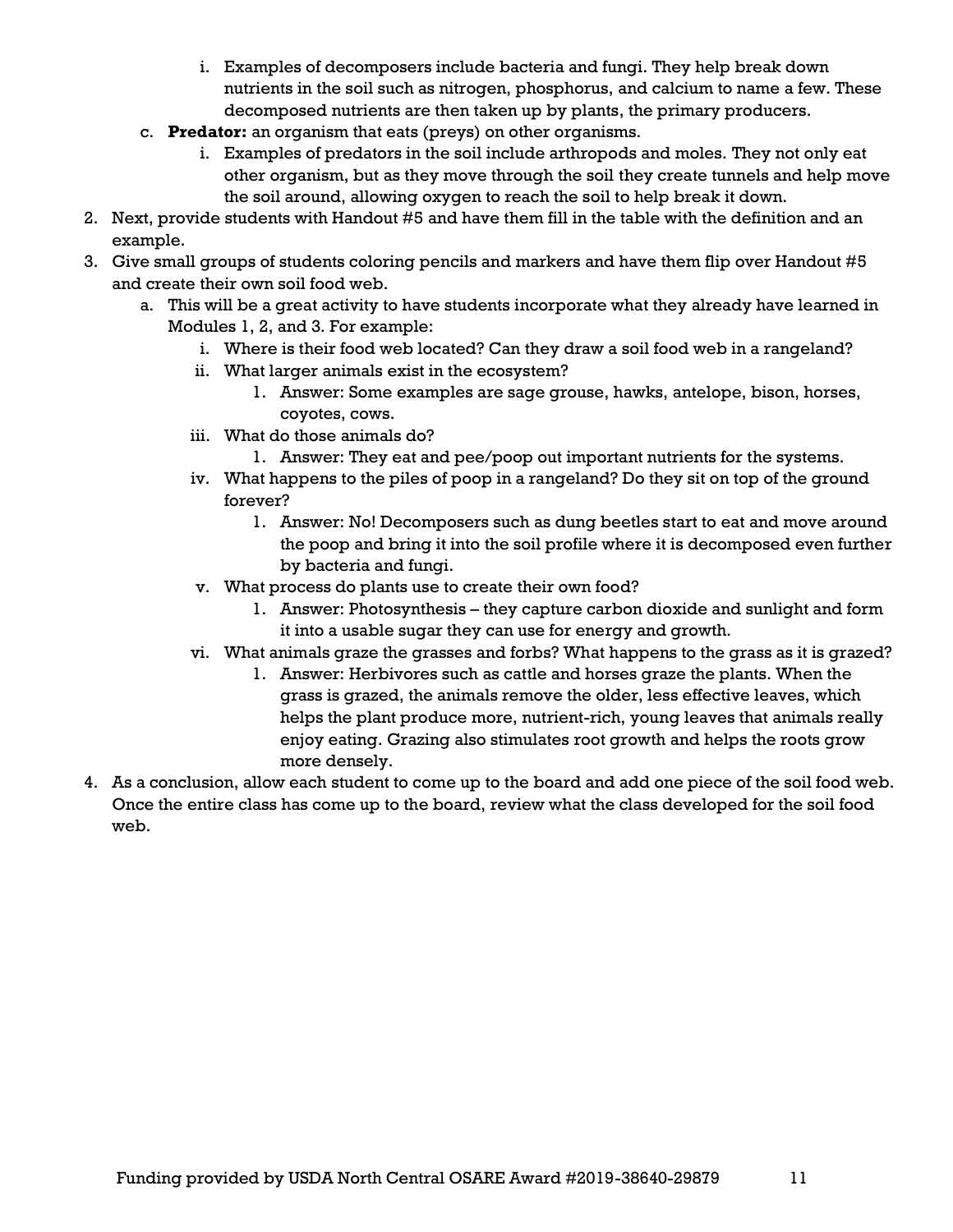#### ESTIMATED TIME: 10-15 MIN

3-2-1 Format for Activities #1 and 2

- 1. Have each student get out a piece of paper.
- 2. Ask students to write down:
	- a. 3 ideas that were presented
	- b. 2 examples of how they can use their knowledge of soils
	- c. 1 unresolved area/"muddiest" point that they didn't quite understand
- 3. Have students get into pairs and share their 3-2-1 with a partner.
- 4. Ask students to turn in their paper; read through them to gauge how well students understand Activities #1 and 2, paying particular attention to the 1 unresolved area/"muddiest" point to go over with the class again to clarify their learning.

#### ESTIMATED TIME: 10 MIN

Focused Listing for Activity #3

- 1. Focused listing allows an instructor to determine what students can recall from a lesson.
- 2. Select an important topic or concept that was covered in Activity #3. For example, you might pick "soil glue" or "soil food web." Place this phrase on the board.
- 3. Set a timer for 5 minutes and ask students to list important words and phrases about the topic you selected.
- 4. Review the findings with the class, filling in any key concepts that students missed, as a way to review the activity.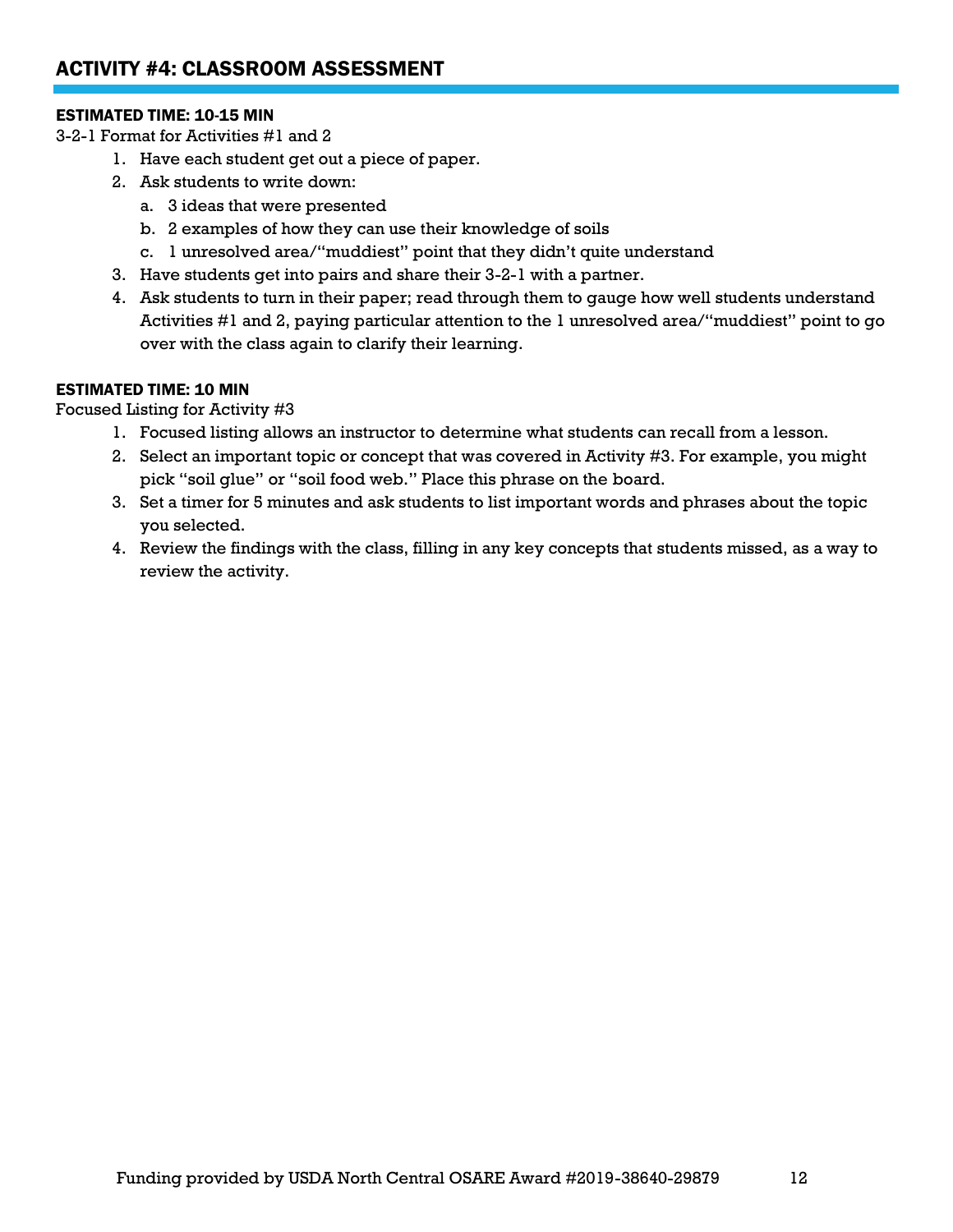# SOIL FORMATION FACTORS

Name:

- 1. What has helped you, as a person, develop over time?
- 2. What is the difference between "weather" and "climate"?
- 3. What are some organisms that are present in the soil that help soil form?
- 4. Where would a deep soil be located on a hill at the top or at the bottom?
- 5. What do you think is meant by the words "parent material"? What does it mean to have a parent?
- 6. How does nature move material?
- 7. How are we different from people who are older than us?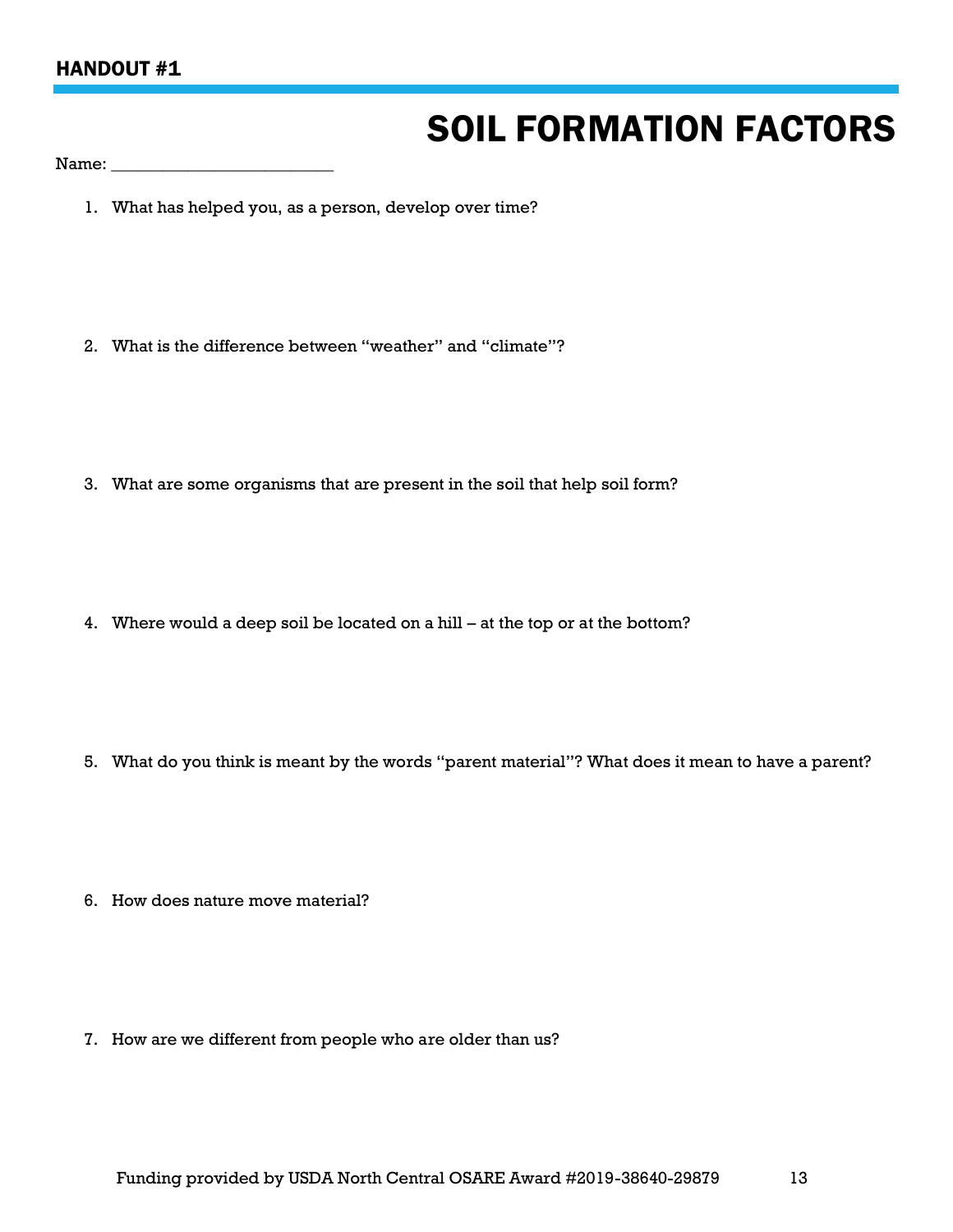# HOUDEK QUESTIONS

Student name:

As you read through the "South Dakota State Soil – Houdek – Limited" handout, think about the importance of agriculture and what you have learned so far about soils, as you answer the following questions.

1. What are some characteristics of Houdek soils?

2. What was your pneumonic device for how to remember the factors that influence soil formation? How have these factors specifically influenced Houdek soils?

3. Why are Houdek soils important in South Dakota?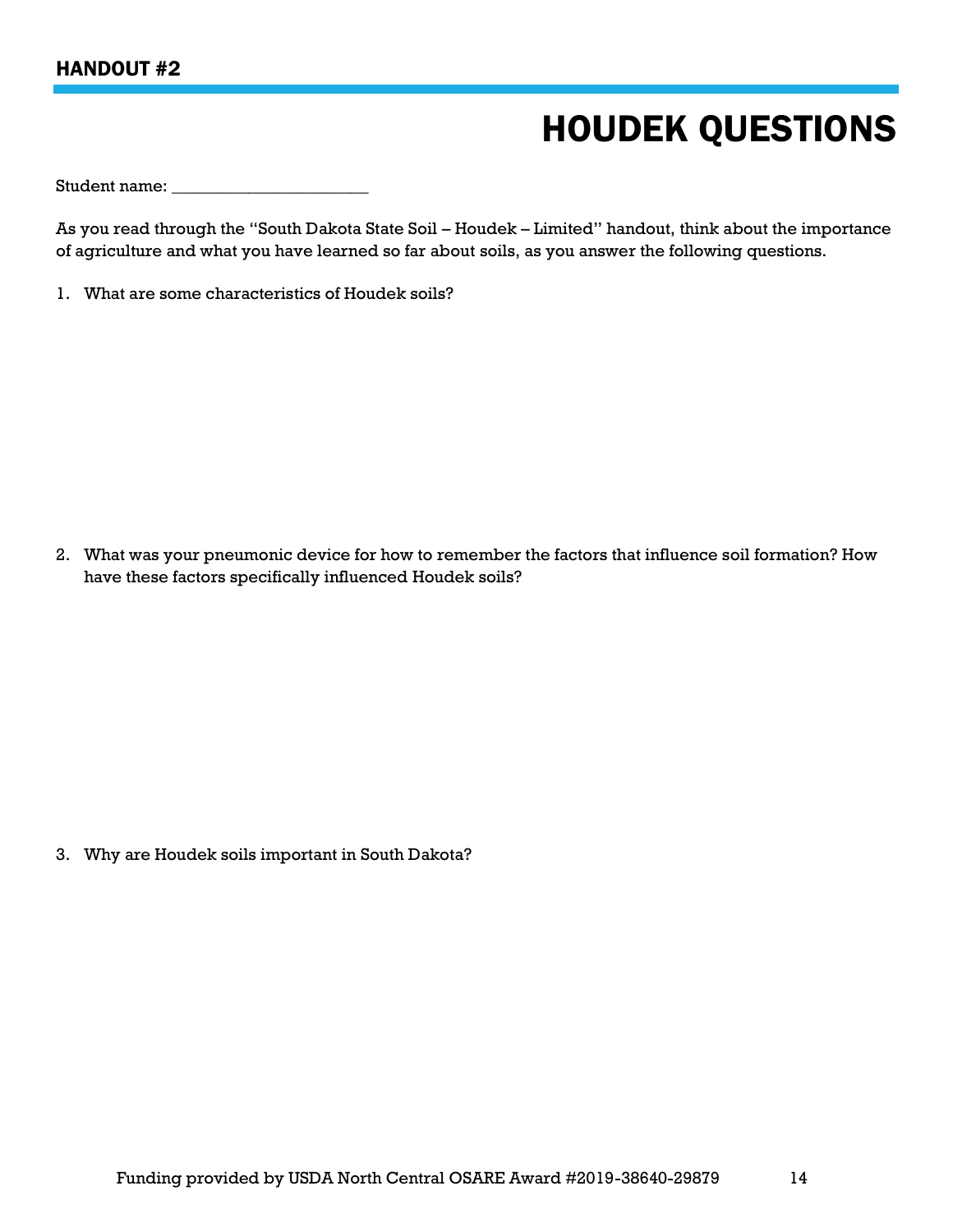### HANDOUT #3

## HOUDEK SOIL PROFILE

Student name:

Instructions: Draw the soil profile for the state soil of South Dakota, a Houdek soil. Be sure to include the soil horizons that are found in a Houdek and include a characteristic or two of each horizon.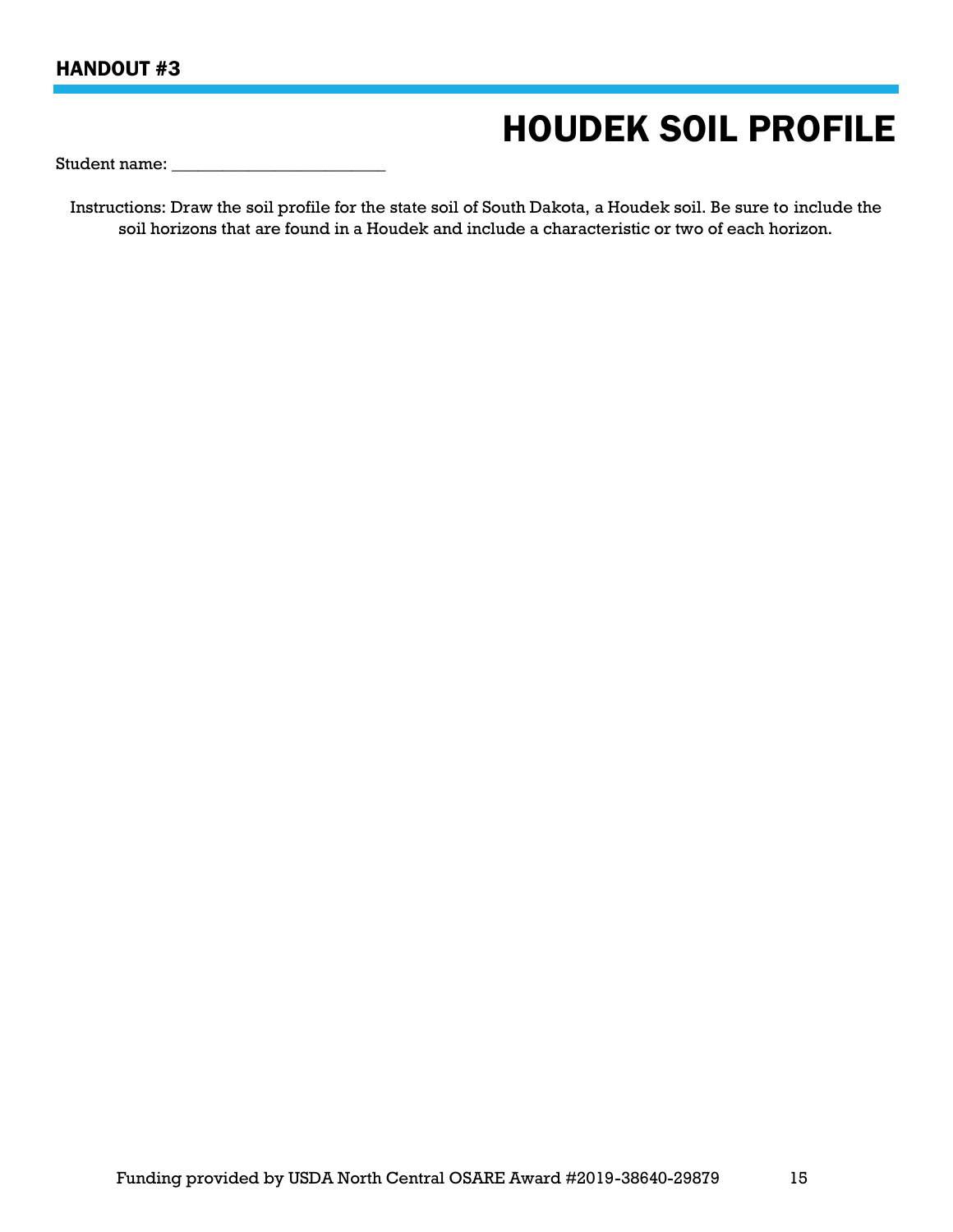## SOIL GLUE DEMONSTRATION

Student name:

1. What is the source of each soil sample? Where is it from? Record it in the table below.

| Soil 2 |
|--------|
|        |
|        |
|        |
|        |
|        |

2. Once your teacher lowers the soil sample into the water, watch the results and record your observations in the table below.

| Soil 1 | Soil 2 |
|--------|--------|
|        |        |
|        |        |
|        |        |
|        |        |
|        |        |
|        |        |
|        |        |
|        |        |

- 3. Did both samples react the same way? Did the soil stay together or fall apart?
- 4. Was the water clearer in one jar compared to the other jar?
- 5. If the water became cloudy, did it clear up again? How long did it take to clear?
- 6. Which soil would have more pores in it after a rain storm?
- 7. Which soil is more likely to resist erosion during a rain storm which soil held together better?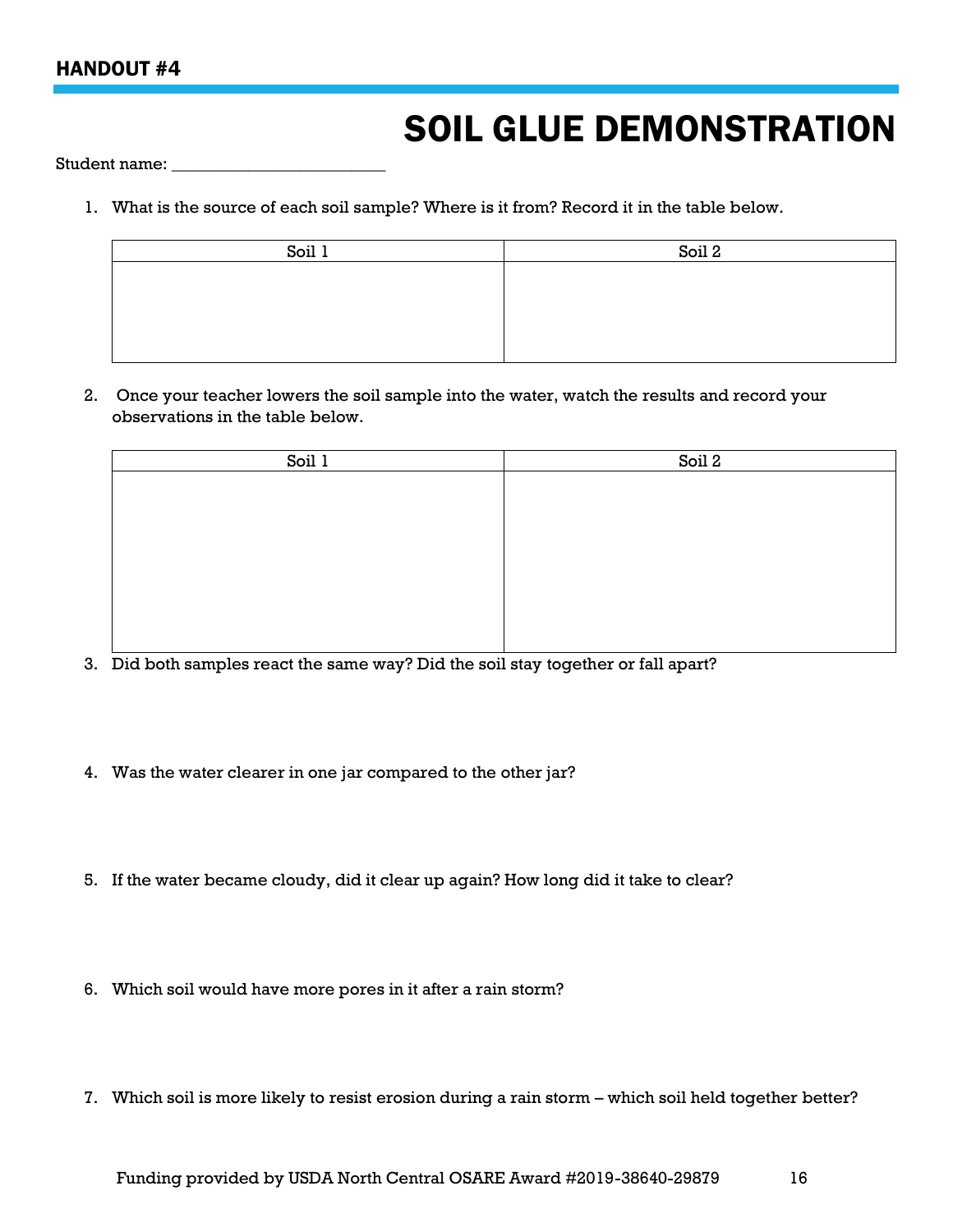## HANDOUT #5

## SOIL FOOD WEB

Student name:

1. Fill out the table below with definitions and examples of primary producers, decomposers, and predators that you would find in the soil.

| Primary producer | Decomposer  | Predator    |
|------------------|-------------|-------------|
| Definition:      | Definition: | Definition: |
|                  |             |             |
|                  |             |             |
|                  |             |             |
|                  |             |             |
|                  |             |             |
|                  |             |             |
|                  |             |             |
| Example:         | Example:    | Example:    |
|                  |             |             |
|                  |             |             |
|                  |             |             |
|                  |             |             |
|                  |             |             |
|                  |             |             |

(Flip over.)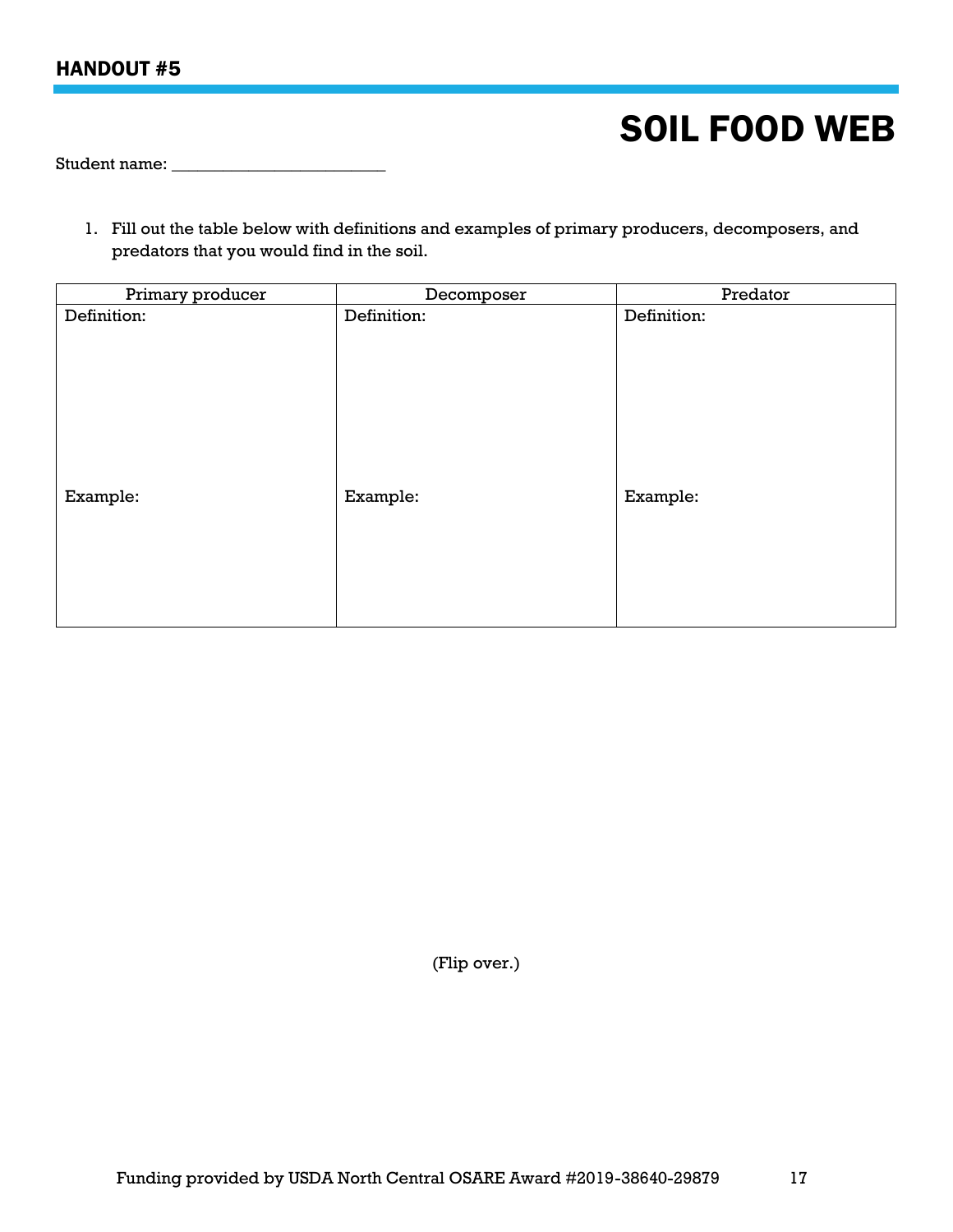2. Instructions: Draw a soil profile with at least three different soil horizons – you can draw a Houdek soil if you want. Make sure you place this near the bottom of the page. Next, draw in the organisms that are part of the soil food web. Be sure to label each organism as a primary producer, decomposer, or as a predator.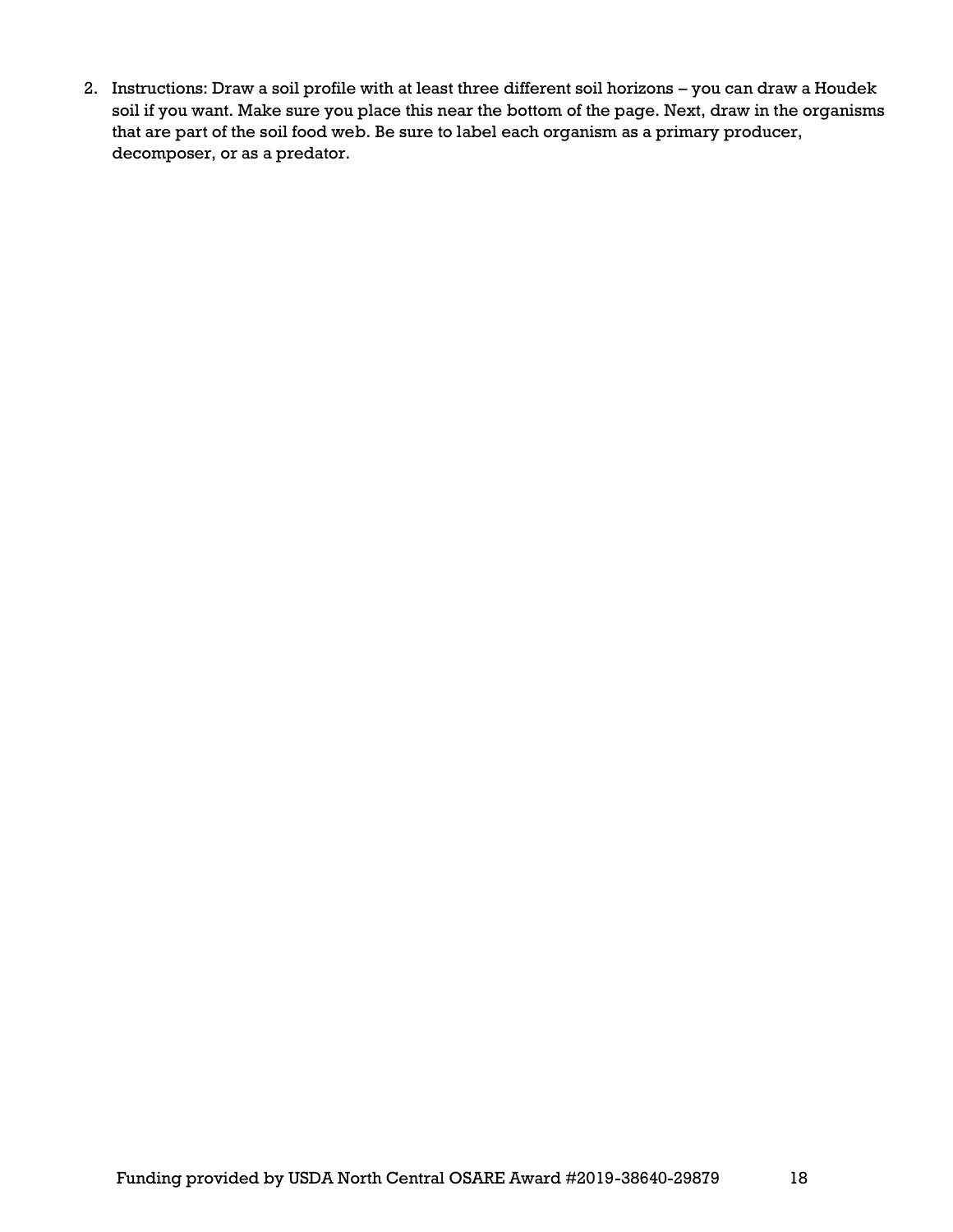### APPENDIX: RESOURCES

#### EXAMPLE OF A SOIL FOOD WEB



(Source: FAO 2015)